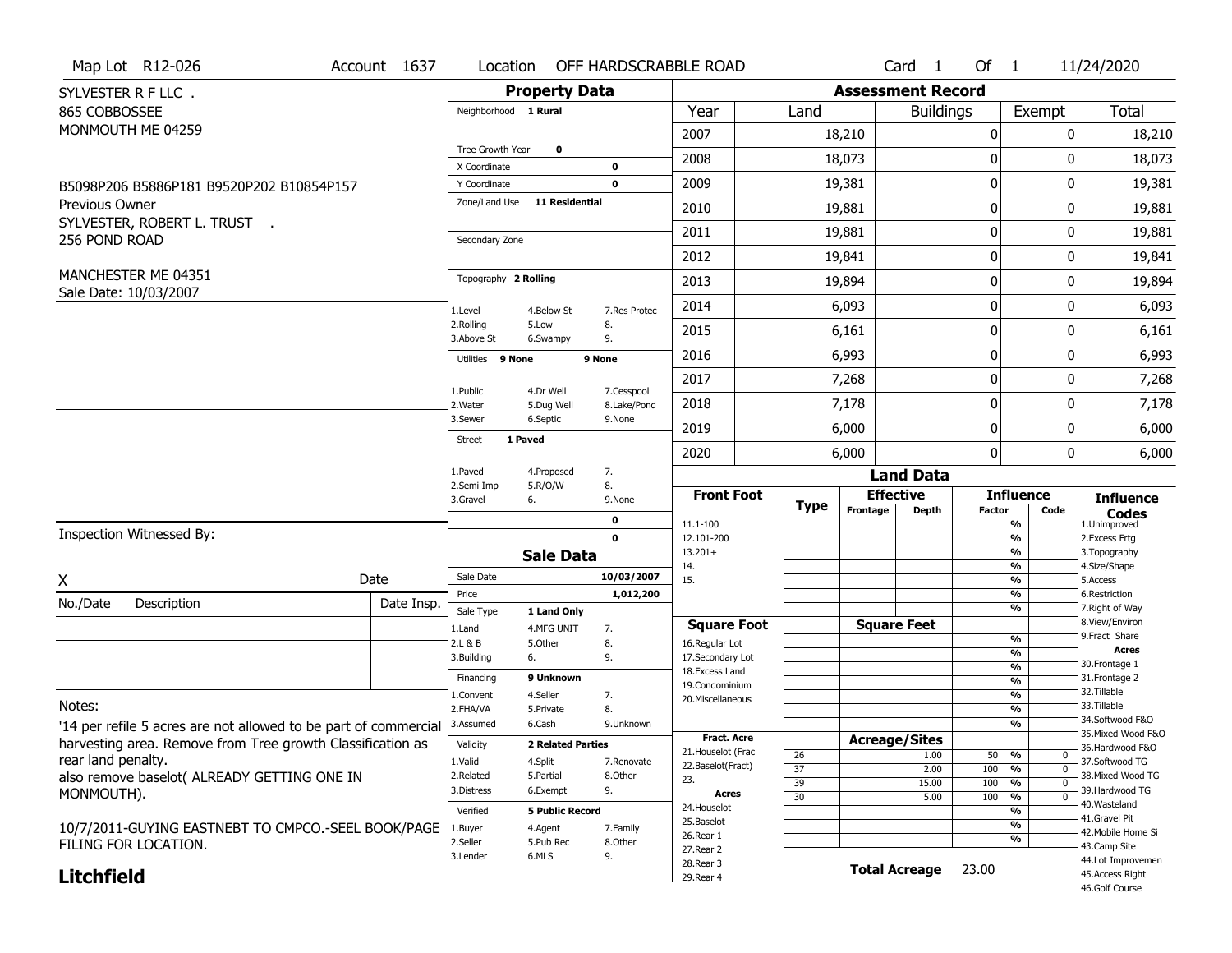|                                                        |                 |                                                   |                              |                  |                         |                                       |                          |                              |                    |            | <b>Litchfield</b>                     |                       |  |  |                   |        |            |
|--------------------------------------------------------|-----------------|---------------------------------------------------|------------------------------|------------------|-------------------------|---------------------------------------|--------------------------|------------------------------|--------------------|------------|---------------------------------------|-----------------------|--|--|-------------------|--------|------------|
|                                                        | Map Lot R12-026 |                                                   |                              |                  |                         | Account 1637                          |                          | Location                     |                    |            |                                       | OFF HARDSCRABBLE ROAD |  |  | Card <sub>1</sub> | Of $1$ | 11/24/2020 |
| <b>Building Style 0 Uncoded</b><br>0<br>SF Bsmt Living |                 |                                                   |                              |                  |                         |                                       | Layout<br>$\mathbf 0$    |                              |                    |            |                                       |                       |  |  |                   |        |            |
| 0.Uncoded                                              | 4.Cape          | 8.Log                                             | Fin Bsmt Grade               |                  | 0 <sub>0</sub>          |                                       |                          | 1. Typical                   | 4.                 |            | 7.                                    |                       |  |  |                   |        |            |
| 1.Conv.                                                | 5.Garrison      | 9.0ther                                           |                              | OPEN-5-CUSTOMIZE | $\bf{0}$                |                                       |                          | 2.Inadeq                     | 5.                 |            | 8.                                    |                       |  |  |                   |        |            |
| 2.Ranch                                                | 6.Split         | 10.Tri-Lev                                        | Heat Type                    | 100%             |                         | 0 Uncoded                             |                          | 3.                           | 6.                 |            | 9.                                    |                       |  |  |                   |        |            |
| 3.R Ranch                                              | 7.Contemp       | 11.Earth O                                        | 0.Uncoded                    |                  | 4.Steam                 |                                       | 8.Fl/Wall                | Attic<br>$\bf{0}$            |                    |            |                                       |                       |  |  |                   |        |            |
| Dwelling Units 0                                       |                 |                                                   | 1.HWBB                       |                  | 5.FWA                   |                                       | 9.No Heat                | 1.1/4 Fin                    | 4.Full Fin         |            | 7.                                    |                       |  |  |                   |        |            |
| Other Units                                            | $\bf{0}$        |                                                   | 2.HWCI                       |                  | 6.GravWA                |                                       | 10.Radiant               | 2.1/2 Fin                    | 5.Fl/Stair         |            | 8.                                    |                       |  |  |                   |        |            |
| Stories                                                | 0               |                                                   | 3.H Pump                     |                  | 7.Electric              |                                       | 11.Radiant               | 3.3/4 Fin                    | 6.                 |            | 9.None                                |                       |  |  |                   |        |            |
| 1.1                                                    | 4.1.5           | 7.1.25                                            | Cool Type                    | 0%               | 9 None                  |                                       |                          | Insulation<br>0              |                    |            |                                       |                       |  |  |                   |        |            |
| 2.2                                                    | 5.1.75          | 8.3.5                                             | 1.Refrig                     |                  | 4.W&C Air               |                                       | 7.RadHW                  | 1.Full                       | 4.Minimal          |            | 7.                                    |                       |  |  |                   |        |            |
| 3.3                                                    | 6.2.5           | 9.4                                               | 2.Evapor                     |                  | 5.Monitor-              | 8.                                    |                          | 2. Heavy                     | 5.Partial          |            | 8.                                    |                       |  |  |                   |        |            |
| <b>Exterior Walls</b>                                  | 0 Uncoded       |                                                   | 3.H Pump                     |                  | 6.Monitor-              | 9.None                                |                          | 3.Capped                     | 6.                 |            | 9.None                                |                       |  |  |                   |        |            |
| 0.Uncoded                                              | 4.Asbestos      | 8.Concrete                                        | Kitchen Style                |                  | $\mathbf 0$             |                                       |                          | Unfinished %                 | 0%                 |            |                                       |                       |  |  |                   |        |            |
| 1.Wd Clapb                                             | 5.Stucco        | 9.0ther                                           | 1.Modern                     |                  | 4.Obsolete              | 7.                                    |                          | Grade & Factor               | 0 0%               |            |                                       |                       |  |  |                   |        |            |
| 2.Vinyl                                                | 6.Brick         | 10.Wd shin                                        | 2.Typical                    |                  | 5.                      | 8.                                    |                          | 1.E Grade                    |                    | 4.B Grade  | 7.AAA Grad                            |                       |  |  |                   |        |            |
| 3.Compos.                                              | 7.Stone         | $11.71 - 11$                                      | 3.Old Type                   |                  | 6.                      | 9.None                                |                          | 2.D Grade                    |                    | 5.A Grade  | 8.M&S                                 |                       |  |  |                   |        |            |
| Roof Surface                                           | 0               |                                                   | Bath(s) Style                |                  | $\overline{\mathbf{0}}$ |                                       |                          | 3.C Grade                    |                    | 6.AA Grade | 9.Same                                |                       |  |  |                   |        |            |
| 1.Asphalt                                              | 4.Composit      | 7.Rolled R                                        | 4.Obsolete<br>1.Modern<br>7. |                  |                         |                                       |                          |                              | SQFT (Footprint) 0 |            |                                       |                       |  |  |                   |        |            |
| 2.Slate                                                | 5.Wood          | 8.                                                | 2. Typical                   |                  | 5.                      | 8.                                    |                          | Condition                    | 0                  |            |                                       |                       |  |  |                   |        |            |
| 3.Metal                                                | 6.Other         | 9.                                                | 3.Old Type                   |                  | 6.                      | 9.None                                |                          | 1.Poor                       | 4.Avg              |            | 7.V G                                 |                       |  |  |                   |        |            |
| SF Masonry Trim 0                                      |                 |                                                   | # Rooms                      |                  | $\bf{0}$                |                                       |                          | 2.Fair                       | $5.Avg+$           |            | 8.Exc                                 |                       |  |  |                   |        |            |
| OPEN-3-CUSTOM 0                                        |                 |                                                   | # Bedrooms                   |                  | $\pmb{0}$               |                                       |                          | 3.Avg-                       | 6.Good             |            | 9.Same                                |                       |  |  |                   |        |            |
| OPEN-4-CUSTOM 0<br>$\mathbf 0$<br># Full Baths         |                 |                                                   |                              | Phys. % Good     |                         | 0%                                    |                          |                              |                    |            |                                       |                       |  |  |                   |        |            |
| Year Built<br>$\pmb{0}$<br>$\mathbf 0$<br># Half Baths |                 |                                                   |                              |                  |                         |                                       | Funct. % Good            |                              | 100%               |            |                                       |                       |  |  |                   |        |            |
| # Addn Fixtures<br>$\pmb{0}$<br>Year Remodeled<br>0    |                 |                                                   |                              | Functional Code  |                         | 9 None                                |                          |                              |                    |            |                                       |                       |  |  |                   |        |            |
| Foundation                                             | 0               |                                                   | # Fireplaces                 |                  | 0                       |                                       |                          | 1.Incomp                     | 4.Delap            |            | 7.No Power                            |                       |  |  |                   |        |            |
| 1.Concrete                                             | 4.Wood          | 7.                                                |                              |                  |                         |                                       |                          | 2.0-Built                    | 5.Bsmt             |            | 8.LongTerm                            |                       |  |  |                   |        |            |
| 2.C Block                                              | 5.Slab          | 8.                                                |                              |                  |                         |                                       |                          | 3.Damage                     |                    | 6.Common   | 9.None                                |                       |  |  |                   |        |            |
| 3.Br/Stone                                             | 6.Piers         | 9.                                                |                              |                  |                         |                                       |                          | Econ. % Good                 | 100%               |            |                                       |                       |  |  |                   |        |            |
| Basement                                               | 0               |                                                   |                              |                  |                         |                                       |                          | Economic Code None           |                    |            |                                       |                       |  |  |                   |        |            |
| 1.1/4 Bmt                                              | 4.Full Bmt      | 7.                                                |                              |                  |                         |                                       |                          | 0.None                       |                    | 3.No Power | 9.None                                |                       |  |  |                   |        |            |
| 2.1/2 Bmt                                              | 5.Crawl Sp      | 8.                                                |                              |                  |                         |                                       |                          | 1.Location                   |                    | 4.Generate | 8.                                    |                       |  |  |                   |        |            |
| 3.3/4 Bmt                                              | 6.              | 9.None                                            |                              |                  |                         | Software                              |                          | 2.Encroach                   |                    | 5.Multi-Fa | 9.                                    |                       |  |  |                   |        |            |
| Bsmt Gar # Cars 0                                      |                 |                                                   |                              |                  |                         | A Division of Harris Computer Systems |                          | $\mathbf 0$<br>Entrance Code |                    |            |                                       |                       |  |  |                   |        |            |
| Wet Basement                                           | 0               |                                                   |                              |                  |                         |                                       |                          | 1.Interior                   | 4.Vacant           |            | 7.                                    |                       |  |  |                   |        |            |
| 1.Dry                                                  | 4.Dirt Flr      | 7.                                                |                              |                  |                         |                                       |                          | 2.Refusal                    |                    | 5.Estimate | 8.                                    |                       |  |  |                   |        |            |
| 2.Damp                                                 | 5.              | 8.                                                |                              |                  |                         |                                       |                          | 3.Informed                   |                    | 6.Existing | 9.                                    |                       |  |  |                   |        |            |
| 3.Wet                                                  | 6.              | 9.                                                |                              |                  |                         |                                       |                          | Information Code 0           |                    |            |                                       |                       |  |  |                   |        |            |
|                                                        |                 |                                                   |                              |                  |                         |                                       |                          | 1.0wner                      | 4.Agent            |            | 7.Vacant                              |                       |  |  |                   |        |            |
|                                                        |                 | Date Inspected                                    |                              |                  |                         |                                       |                          | 2.Relative<br>3.Tenant       | 6.Other            | 5.Estimate | 8.<br>9.                              |                       |  |  |                   |        |            |
|                                                        |                 |                                                   |                              |                  |                         |                                       |                          |                              |                    |            |                                       |                       |  |  |                   |        |            |
|                                                        |                 | <b>Additions, Outbuildings &amp; Improvements</b> |                              |                  |                         |                                       |                          |                              |                    |            | 1.One Story Fram                      |                       |  |  |                   |        |            |
| Type                                                   |                 | Year                                              | Units                        | Grade            | Cond                    | Phys.                                 | Funct.                   | Sound Value                  |                    |            | 2. Two Story Fram                     |                       |  |  |                   |        |            |
|                                                        |                 |                                                   |                              |                  |                         | $\%$                                  | $\%$                     |                              |                    |            | 3. Three Story Fr                     |                       |  |  |                   |        |            |
|                                                        |                 |                                                   |                              |                  |                         | $\frac{0}{0}$                         | $\%$                     |                              |                    |            | 4.1 & 1/2 Story                       |                       |  |  |                   |        |            |
|                                                        |                 |                                                   |                              |                  |                         |                                       |                          |                              |                    |            | 5.1 & 3/4 Story                       |                       |  |  |                   |        |            |
|                                                        |                 |                                                   |                              |                  |                         | $\frac{0}{0}$                         | $\frac{0}{0}$            |                              |                    |            | 6.2 & 1/2 Story<br>21. Open Frame Por |                       |  |  |                   |        |            |
|                                                        |                 |                                                   |                              |                  |                         | $\frac{1}{2}$                         | $\overline{\frac{0}{0}}$ |                              |                    |            | 22.Encl Frame Por                     |                       |  |  |                   |        |            |
|                                                        |                 |                                                   |                              |                  |                         | $\frac{9}{6}$                         | $\overline{\frac{0}{0}}$ |                              |                    |            | 23.Frame Garage                       |                       |  |  |                   |        |            |
|                                                        |                 |                                                   |                              |                  |                         | $\frac{1}{2}$                         | $\overline{\frac{0}{0}}$ |                              |                    |            | 24.Frame Shed                         |                       |  |  |                   |        |            |
|                                                        |                 |                                                   |                              |                  |                         |                                       | $\overline{\frac{0}{0}}$ |                              |                    |            | 25. Frame Bay Wind                    |                       |  |  |                   |        |            |
|                                                        |                 |                                                   |                              |                  |                         | $\sqrt{6}$                            |                          |                              |                    |            | 26.1SFr Overhang                      |                       |  |  |                   |        |            |
|                                                        |                 |                                                   |                              |                  |                         | $\frac{0}{0}$                         | $\overline{\frac{0}{0}}$ |                              |                    |            | 27.Unfin Basement                     |                       |  |  |                   |        |            |
|                                                        |                 |                                                   |                              |                  |                         | $\frac{1}{2}$                         | $\overline{\frac{0}{0}}$ |                              |                    |            | 28. Unfinished Att                    |                       |  |  |                   |        |            |
|                                                        |                 |                                                   |                              |                  |                         | $\frac{9}{6}$                         | $\overline{\frac{0}{0}}$ |                              |                    |            | 29. Finished Attic                    |                       |  |  |                   |        |            |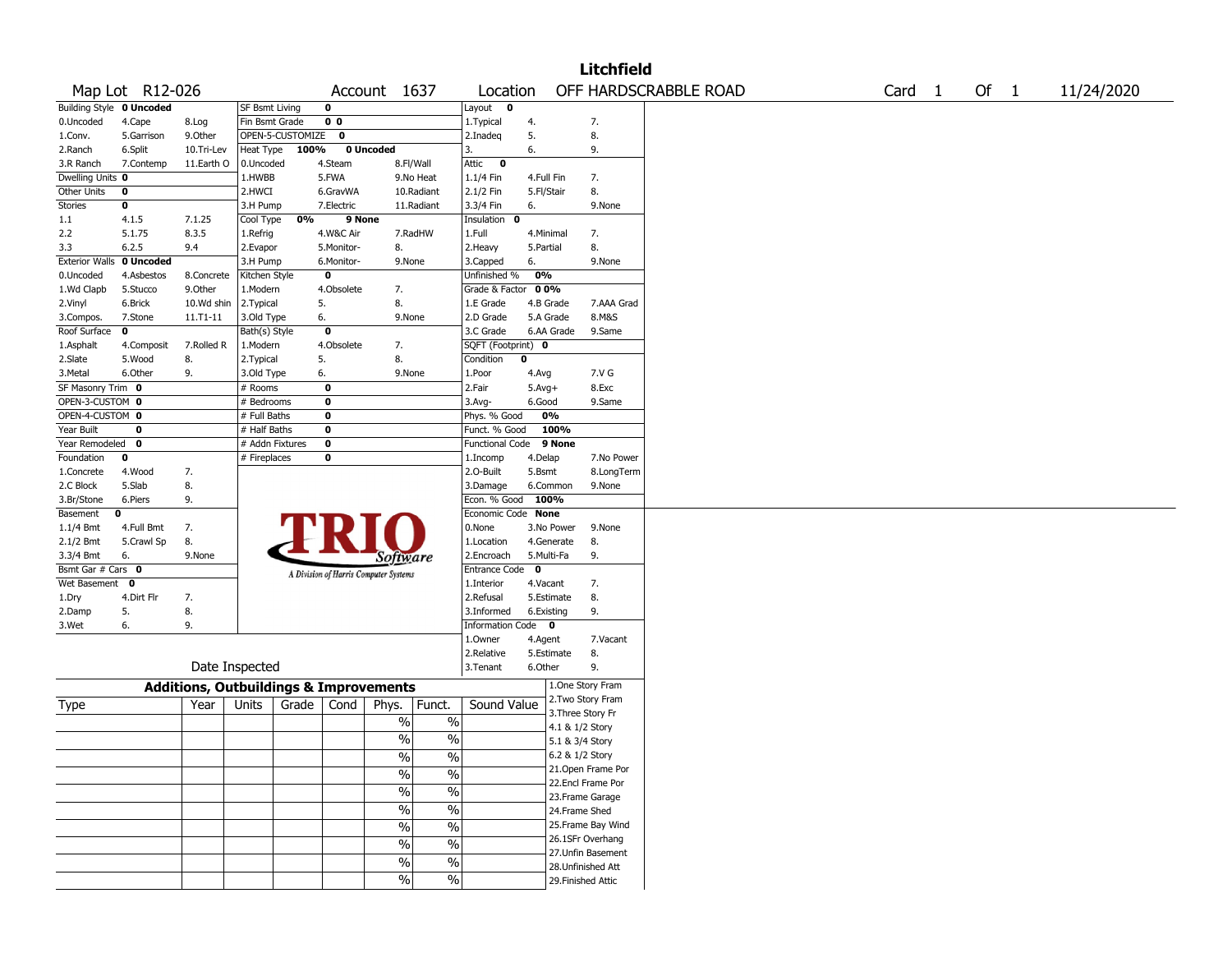|                        | Map Lot R12-027                           | Account 1910 | Location                      |                               | 68 LITTLE DRIVE            |                                    |                 |                      | Card <sub>1</sub>        | Of $1$        |                                                      | 11/24/2020                            |
|------------------------|-------------------------------------------|--------------|-------------------------------|-------------------------------|----------------------------|------------------------------------|-----------------|----------------------|--------------------------|---------------|------------------------------------------------------|---------------------------------------|
|                        | <b>CENTRAL MAINE POWER</b>                |              |                               | <b>Property Data</b>          |                            |                                    |                 |                      | <b>Assessment Record</b> |               |                                                      |                                       |
|                        | c/o Avangrid Management Company-Local Tax |              |                               | Neighborhood 117 Little Drive |                            | Year                               | Land            |                      | <b>Buildings</b>         |               | Exempt                                               | <b>Total</b>                          |
|                        | One City Center, 5th Floor                |              |                               |                               |                            | 2007                               |                 | 42,987               |                          | 177,139       | 0                                                    | 220,126                               |
| Portland ME 04101      |                                           |              | Tree Growth Year              | $\mathbf 0$                   |                            | 2008                               |                 | 42,987               |                          | 177,139       | U                                                    | 220,126                               |
|                        |                                           |              | X Coordinate                  |                               | $\mathbf 0$                |                                    |                 |                      |                          |               |                                                      |                                       |
|                        | B7884P128 B8665P240 B9920P323             |              | Y Coordinate<br>Zone/Land Use | <b>11 Residential</b>         | $\mathbf 0$                | 2009                               |                 | 42,575               |                          | 234,992       | 0                                                    | 277,567                               |
| <b>Previous Owner</b>  | <b>GETCHELL KENDON R</b>                  |              |                               |                               |                            | 2010                               |                 | 42,575               |                          | 176,716       | 0                                                    | 219,291                               |
| <b>GAYTON BRENDA S</b> |                                           |              | Secondary Zone                |                               |                            | 2011                               |                 | 42,575               |                          | 0             | 0                                                    | 42,575                                |
|                        | BOX 101 SO. ADAMS ROAD                    |              |                               |                               |                            | 2012                               |                 | 42,575               |                          | 0             | 0                                                    | 42,575                                |
|                        | LITCHFIELD ME 04350                       |              | Topography 2 Rolling          |                               |                            | 2013                               |                 | 42,575               |                          | 0             | 0                                                    | 42,575                                |
|                        | Sale Date: 12/22/2008                     |              |                               |                               |                            | 2014                               |                 | 42,575               |                          | $\mathbf 0$   | 0                                                    | 42,575                                |
| Previous Owner         | SAUCIER, CHRISTOPHER H                    |              | 1.Level<br>2.Rolling          | 4.Below St<br>5.Low           | 7.Res Protec<br>8.         |                                    |                 |                      |                          |               |                                                      |                                       |
| CYR, AMY L             |                                           |              | 3.Above St                    | 6.Swampy                      | 9.                         | 2015                               |                 | 42,575               |                          | $\mathbf 0$   | 0                                                    | 42,575                                |
| 68 LITTLE DRIVE        |                                           |              | Utilities 9 None              |                               | 9 None                     | 2016                               |                 | 42,575               |                          | $\mathbf 0$   | 0                                                    | 42,575                                |
|                        | LITCHFIELD ME 04350                       |              |                               |                               |                            | 2017                               |                 | 42,575               |                          | 0             | 0                                                    | 42,575                                |
|                        | Sale Date: 1/25/2006                      |              | 1.Public<br>2. Water          | 4.Dr Well<br>5.Dug Well       | 7.Cesspool<br>8.Lake/Pond  | 2018                               |                 | 42,575               |                          | $\mathbf 0$   | 0                                                    | 42,575                                |
| Previous Owner         |                                           |              | 3.Sewer                       | 6.Septic                      | 9.None                     | 2019                               |                 | 28,100               |                          | 0             | 0                                                    | 28,100                                |
| CYR, AMY L             |                                           |              | 3 Gravel<br><b>Street</b>     |                               |                            | 2020                               |                 | 28,100               |                          | $\mathbf{0}$  | 0                                                    |                                       |
|                        | SAUCIER, CHRISTOPHER H                    |              | 1.Paved                       | 4.Proposed                    | 7.                         |                                    |                 |                      |                          |               |                                                      | 28,100                                |
| 68 LITTLE DRIVE        | LITCHFIELD ME 04350                       |              | 2.Semi Imp                    | 5.R/O/W                       | 8.                         | <b>Front Foot</b>                  |                 | <b>Effective</b>     | <b>Land Data</b>         |               | <b>Influence</b>                                     |                                       |
|                        | Sale Date: 10/28/2005                     |              | 3.Gravel                      | 6.                            | 9.None                     |                                    | <b>Type</b>     | Frontage             | Depth                    | <b>Factor</b> | Code                                                 | <b>Influence</b><br><b>Codes</b>      |
|                        | Inspection Witnessed By:                  |              |                               |                               | $\mathbf 0$<br>$\mathbf 0$ | 11.1-100                           |                 |                      |                          |               | %                                                    | 1.Unimproved                          |
|                        |                                           |              |                               | <b>Sale Data</b>              |                            | 12.101-200<br>$13.201+$            |                 |                      |                          |               | $\overline{\frac{9}{6}}$<br>$\overline{\frac{9}{6}}$ | 2.Excess Frtg<br>3. Topography        |
|                        |                                           |              | Sale Date                     |                               | 12/22/2008                 | 14.                                |                 |                      |                          |               | $\frac{9}{6}$                                        | 4.Size/Shape                          |
| X                      |                                           | Date         |                               |                               |                            |                                    |                 |                      |                          |               |                                                      | 5.Access                              |
| No./Date               | Description                               |              | Price                         |                               | 258,294                    | 15.                                |                 |                      |                          |               | $\overline{\frac{9}{6}}$<br>%                        | 6.Restriction                         |
|                        |                                           | Date Insp.   | Sale Type                     | 2 Land & Buildings            |                            |                                    |                 |                      |                          |               | $\overline{\frac{9}{6}}$                             | 7. Right of Way                       |
|                        |                                           |              | 1.Land                        | 4.MFG UNIT                    | 7.                         | <b>Square Foot</b>                 |                 | <b>Square Feet</b>   |                          |               |                                                      | 8.View/Environ<br>9. Fract Share      |
|                        |                                           |              | 2.L & B<br>3.Building         | 5.Other<br>6.                 | 8.<br>9.                   | 16.Regular Lot                     |                 |                      |                          |               | %<br>%                                               | <b>Acres</b>                          |
|                        |                                           |              |                               |                               |                            | 17.Secondary Lot<br>18.Excess Land |                 |                      |                          |               | %                                                    | 30. Frontage 1                        |
|                        |                                           |              | Financing<br>1.Convent        | 1 Conventional<br>4.Seller    | 7.                         | 19.Condominium                     |                 |                      |                          |               | %<br>$\overline{\frac{9}{6}}$                        | 31. Frontage 2<br>32.Tillable         |
| Notes:                 |                                           |              | 2.FHA/VA                      | 5.Private                     | 8.                         | 20.Miscellaneous                   |                 |                      |                          |               | %                                                    | 33.Tillable                           |
|                        |                                           |              | 3.Assumed                     | 6.Cash                        | 9.Unknown                  | <b>Fract. Acre</b>                 |                 |                      |                          |               | %                                                    | 34.Softwood F&O<br>35. Mixed Wood F&O |
|                        |                                           |              | Validity                      | 1 Arms Length Sale            |                            | 21. Houselot (Frac                 | 25              | <b>Acreage/Sites</b> | 1.00                     | 100           | %<br>0                                               | 36.Hardwood F&O                       |
|                        |                                           |              | 1.Valid<br>2.Related          | 4.Split<br>5.Partial          | 7.Renovate<br>8.Other      | 22.Baselot(Fract)                  | $\overline{26}$ |                      | 1.03                     | 100           | $\overline{0}$<br>%                                  | 37.Softwood TG<br>38. Mixed Wood TG   |
|                        |                                           |              | 3.Distress                    | 6.Exempt                      | 9.                         | 23.<br>Acres                       |                 |                      |                          |               | %                                                    | 39.Hardwood TG                        |
|                        |                                           |              | Verified                      | <b>5 Public Record</b>        |                            | 24. Houselot                       |                 |                      |                          |               | %<br>%                                               | 40.Wasteland                          |
|                        |                                           |              | 1.Buyer                       | 4.Agent                       | 7.Family                   | 25.Baselot                         |                 |                      |                          |               | $\overline{\frac{9}{6}}$                             | 41.Gravel Pit<br>42. Mobile Home Si   |
|                        |                                           |              | 2.Seller                      | 5.Pub Rec                     | 8.Other                    | 26.Rear 1<br>27. Rear 2            |                 |                      |                          |               | %                                                    | 43.Camp Site                          |
| <b>Litchfield</b>      |                                           |              | 3.Lender                      | 6.MLS                         | 9.                         | 28. Rear 3<br>29. Rear 4           |                 |                      | <b>Total Acreage</b>     | 2.03          |                                                      | 44.Lot Improvemen<br>45.Access Right  |